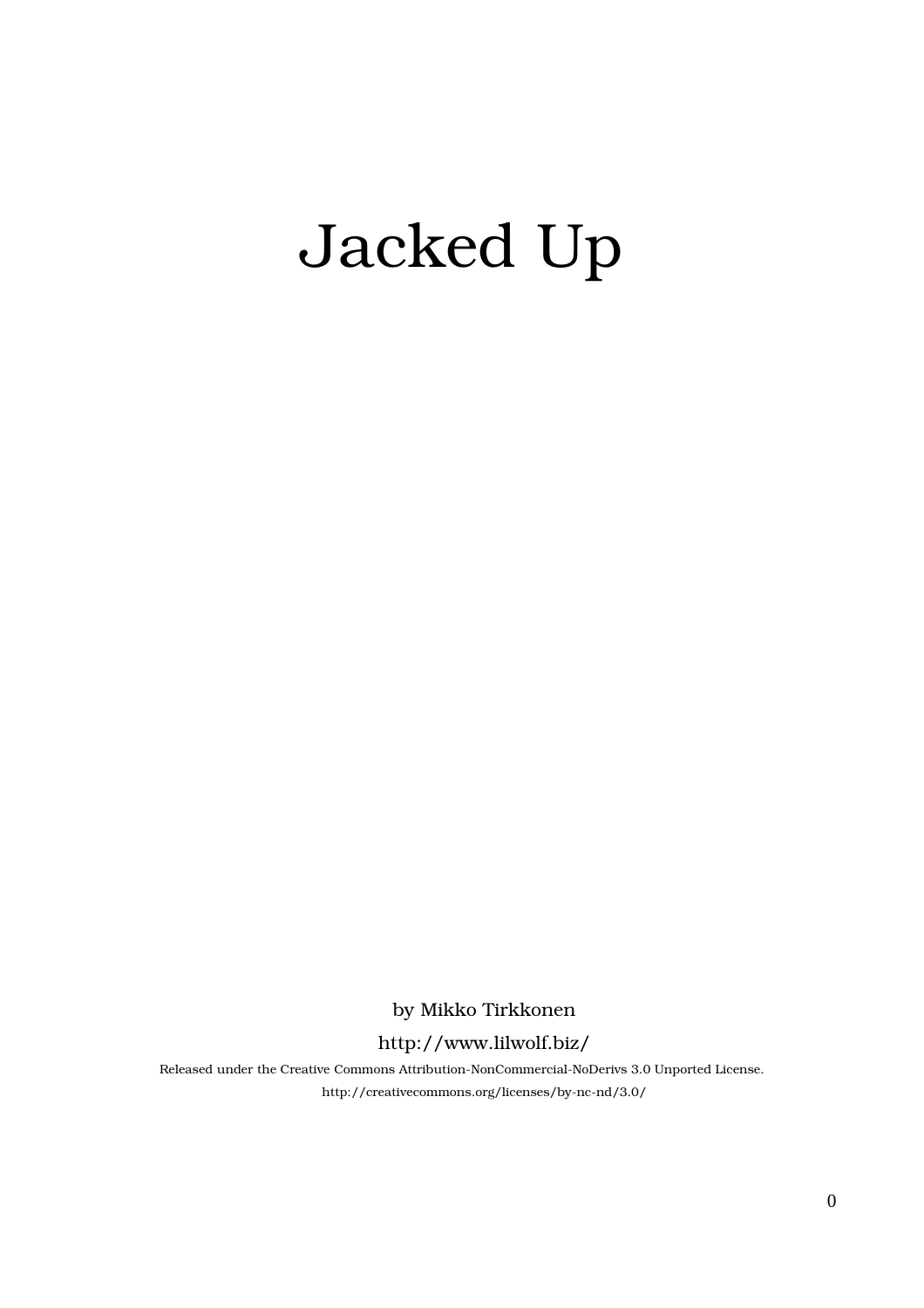It was the sort of underground market the police used as an example when they wanted some more funding from the politicians. The average citizen would have been horrified by what went on there, by the sort of illegal acts and goods that could be gotten with enough credits.

Hookers swarmed you the moment you stepped onto the street. They were like small children begging for coins from the rich tourists. Their words soothed your ego and propped you up so that you'd throw a few credits their way for a moment of warm human contact.

Byron felt like he'd come home. He spent a moment with the first hookers that descended on him. A pretty little redhead with firm breasts and a prosthetic eye that glowed red stuck with him until he finally dumped her. Cost extra to get an eye like that, most people wanted a real looking eye after all, but when you were a hooker having something that made you stand out was worth a few credits.

As tempting as a real female body was to Byron after two years of prison it wasn't what he was looking for. He'd made himself a promise and he was going to keep it. His obsession with it had grown so strong he ignored almost everything else.

People walked past him, some openly carrying guns on their hips, others showing signs of drug abuse and failed experiments by unscrupulous doctors who preyed on the desperate for test subjects. There were limbs that looked like they'd been cobbled together from rusted scrap iron and recycled circuitry while some of the body modification entered the realm of disturbing with see through parts.

Businesses called for patrons with flashing signs that ran the entire colour spectrum. Bars that spewed out music even out to the street along with the drunks and people high on what ever drugs had been dealt inside. Parts shops that offered the full variety of legal and illegal chips, circuits and weaponry. Tattoo shops and doctors offices that were more likely to have you leave with less organs than you entered with. Artificial limbs and other body parts were on full display in store windows.

Given all the choice it might have been hard for Byron to decide which shop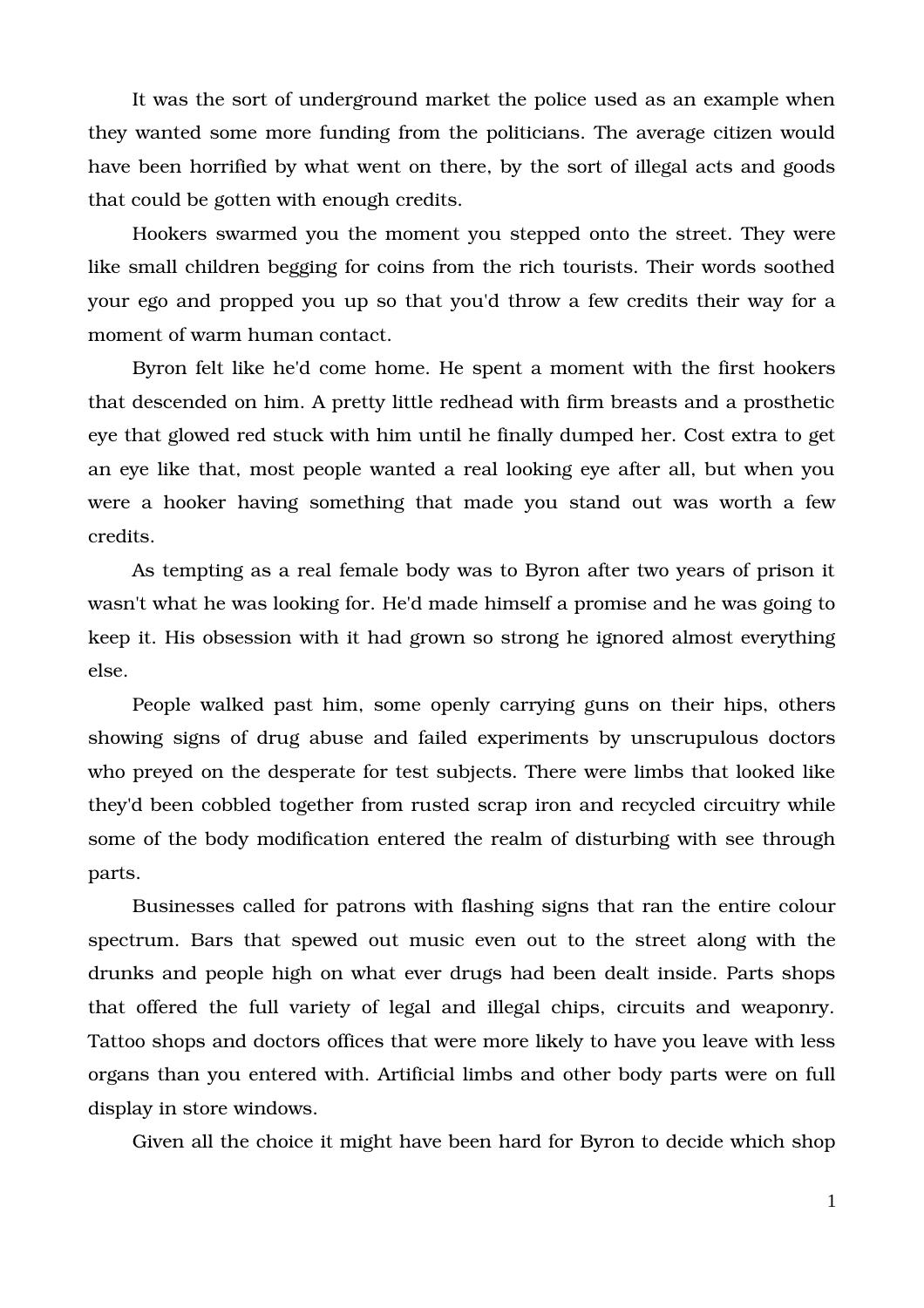to enter, but he'd been on the street before and he'd bought thing prior to being sent to prison. He hoped the old man was still alive and in the business. When he saw the familiar sign he felt a bit of relief. When he opened the door and entered the small store the familiar smell of oil mixed in with the occasion ozone stench from a spark of electricity hit him and made him feel all the more at home.

Shelves with torn out pieces of equipment and loose hanging wires lined the way to the counter. A familiar figure sat behind it and as Byron walked over the old man looked up at him.

A grunt was preceded by the words that followed. "So they let you out."

Byron grunted. "I served my time. Angers the people who follow the law, but they're the ones who insist on keeping to their silly rules."

"Right you are," said the old man and put down the small circuit board he'd been examining. "And the first thing you do is come here. What do you want?"

"You still selling e-chips?" Byron glanced around the shop. It had not changed much since his last visit. Some of the items were new, the kind he had not seen before, but it was much the same assortment of tech that had always been available.

"Sure do. Who are you looking for?"

"Amanda Parks."

The old man groaned. "You're still hung up on her? Two years in prison didn't do anything to make you better, did it?"

"Two years ago her scan hadn't been leaked. What else was I supposed to do to see her naked?"

The old man shook his head. "Spying on celebrities never ends well. You should have known that." As he talked the old man pulled out a drawer from under the counter and flipped through small, black chips that were neatly organized in small plastic containers. He found the right one and pulled it out and placed it on the counter.

"Should have, could have." Byron shrugged his shoulders. "Easy to say such things in hindsight." He grabbed the plastic casing and opened it. The small chip looked like nothing more than a piece of plastic on one side, but the other side had golden contact surfaces. It all looked to be in order. "Thank fucking god for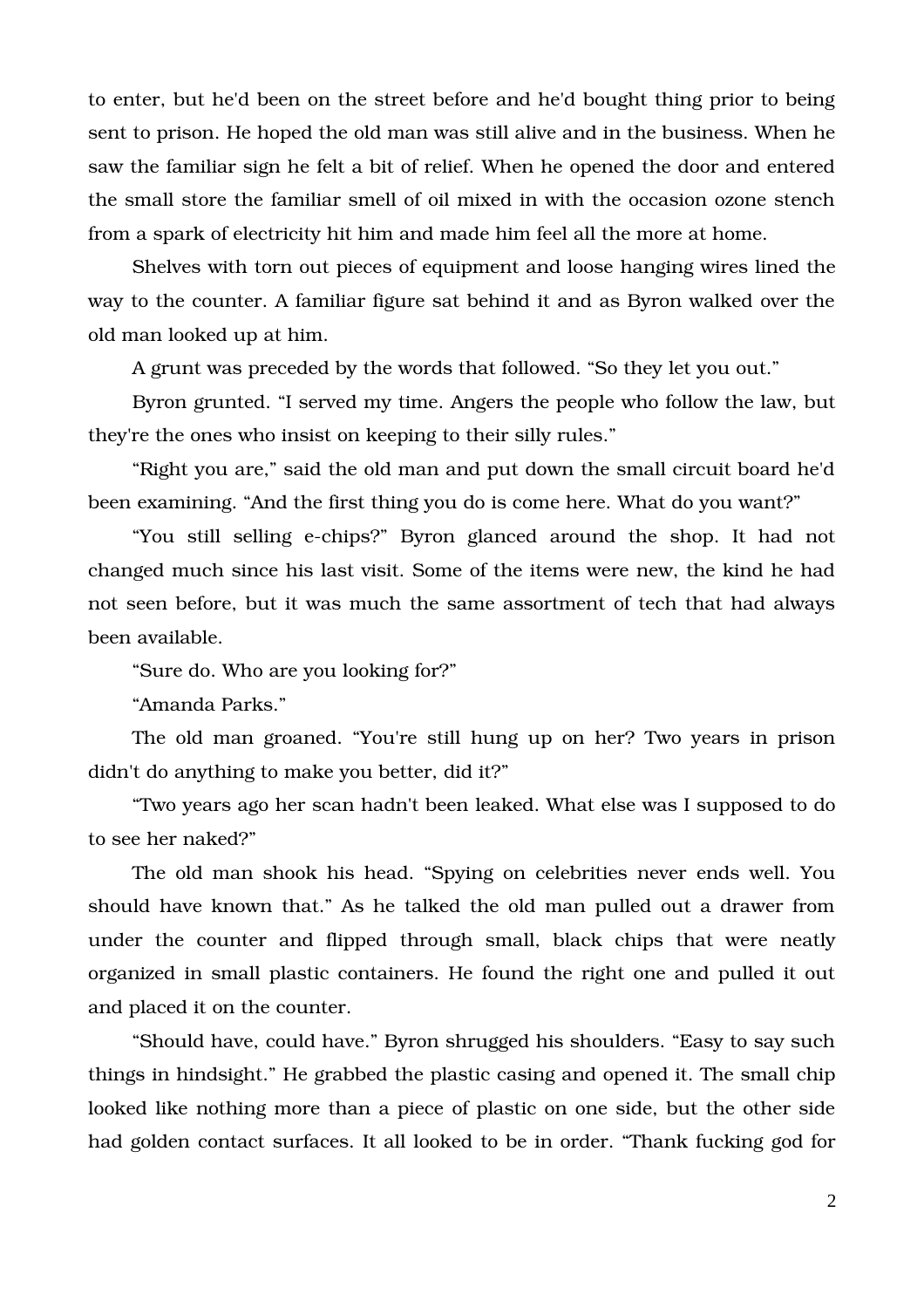the engineer that leaked this."

"Yeah, well, he's the one sitting in prison now," said the old man.

The chip was very much illegal because of its content. It contained the full scan of the actress Amanda Parks. With it a realistic images of her could be reconstructed, down to the way she talked and moved. It was meant for use in films and other such productions, but in the wrong hands it could be used to create erotic scenes where fans could do to her what ever they wanted. And because of the personality matrix that was included her reactions would be close enough to the real thing that a casual person wouldn't know the difference.

"If only this had been out two years ago I wouldn't have had to make that trip," said Byron and put the chip back in its casing.

"I'm sure she'd feel the same way," said the old man. "I know she's upset the scan is out there, but it's got to beat a pervert recording her through her bedroom window."

"How much for the chip?" Byron dug through his pockets and pulled out a stack of credits. Being in prison had not left him with much in the way of currency, but it should have been enough for what he wanted. There'd be plenty of time to find a source of income. Pleasure first.

"A hundred," said the old man. "These things ain't cheap and you know the trouble you'll get into if anyone finds you with one of these inside your head."

Byron counted out the credits and put them on the counter while stashing the rest back into a pocket. "I know." He grabbed the chip and put it in another pocket.

"Be careful lad. The world has changed in two years. New drugs on the street that will rot your flesh away, new viruses that will fuck you up if they infect your neural system."

"Used to be you could plug-in anything you wanted and not have to worry," said Byron with a sigh. Those were the days. Before the government regulated everything to shit. Before the corporations realized there was money to be made and brought in lawyers that inevitably ruined everything with their cover-yourass notices and agreements.

"You would stick your dick in a whore without rubber," said the old man and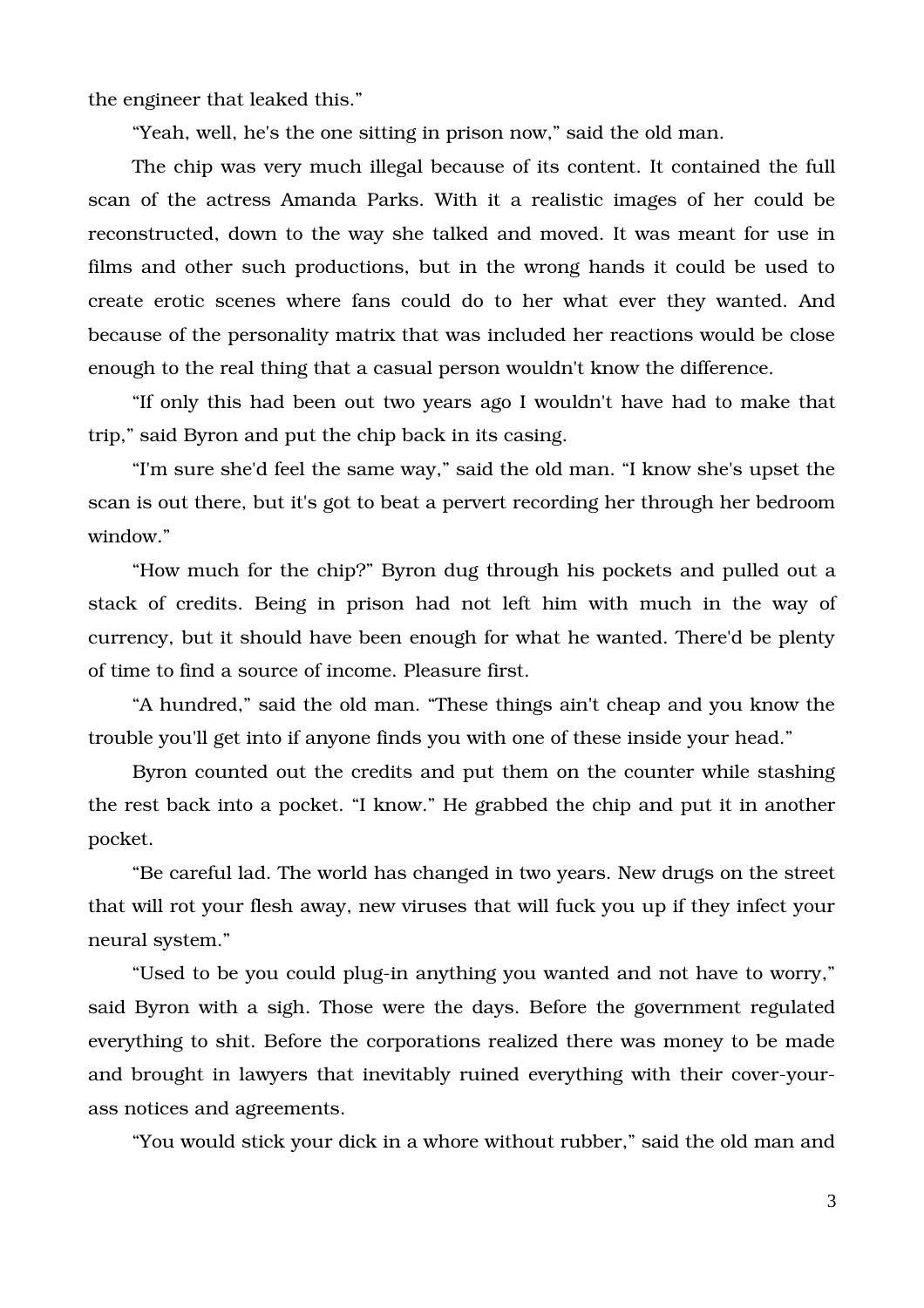turned his attention to the circuit board he'd been working on earlier.

"Too true," said Byron and left the man to his work. Outside on the street he stopped for a moment to look around. His favourite motel had shut down while he'd been in prison. He didn't really know what a good place was these days so he picked the nearest one. The blinking neon sign welcomed him to the Rosy Beddings.

Byron suspected the place had never seen a rose much less smelled one.

The bored looking receptionist cashed his credits and handed a key-card to the room. It was a place that mostly charged by the hour do to the usual clients, but it also offered a day rent. Byron took the room for two days.

The place was decently looked after. Far from being a great place, but at least the carpets were clean and the walls weren't covered in graffiti like Byron had expected from a place like it. As he walked up the stairs and along the corridor lined with rooms he could not hear any sounds coming from them. Either they were empty or the place had invested in sound proofing more than others.

The door leading to his room had the number 3131 etched onto it. It slid open with a silent swoosh when Byron showed the keycard near the reader. It slid close behind him as soon as he had walked in. It wasn't a big room. There was a small bathroom off to the left and straight forward was the room with its double bed and a single window that offered a view of the street below. There was the old smell of smoke and the lingering sweetness some of the drugs left behind. Still, the room was clean and it looked like the bed had new sheets on it.

Byron walked over to the bed and dug out the chip he'd just bought. For a moment he simply admired the small black square. It was amazing how much information could fit into such a tiny thing. The complete image of someone's person, from the way they looked to the way they acted and thought. Small details might be construed wrong, but most of the time no one would notice it compared to the original.

Most who used the chip wouldn't personally know the recreations original.

His hands shook with excitement when he opened the plastic container and pulled out the chip. On his left hand he pushed a spot right on top of his wrist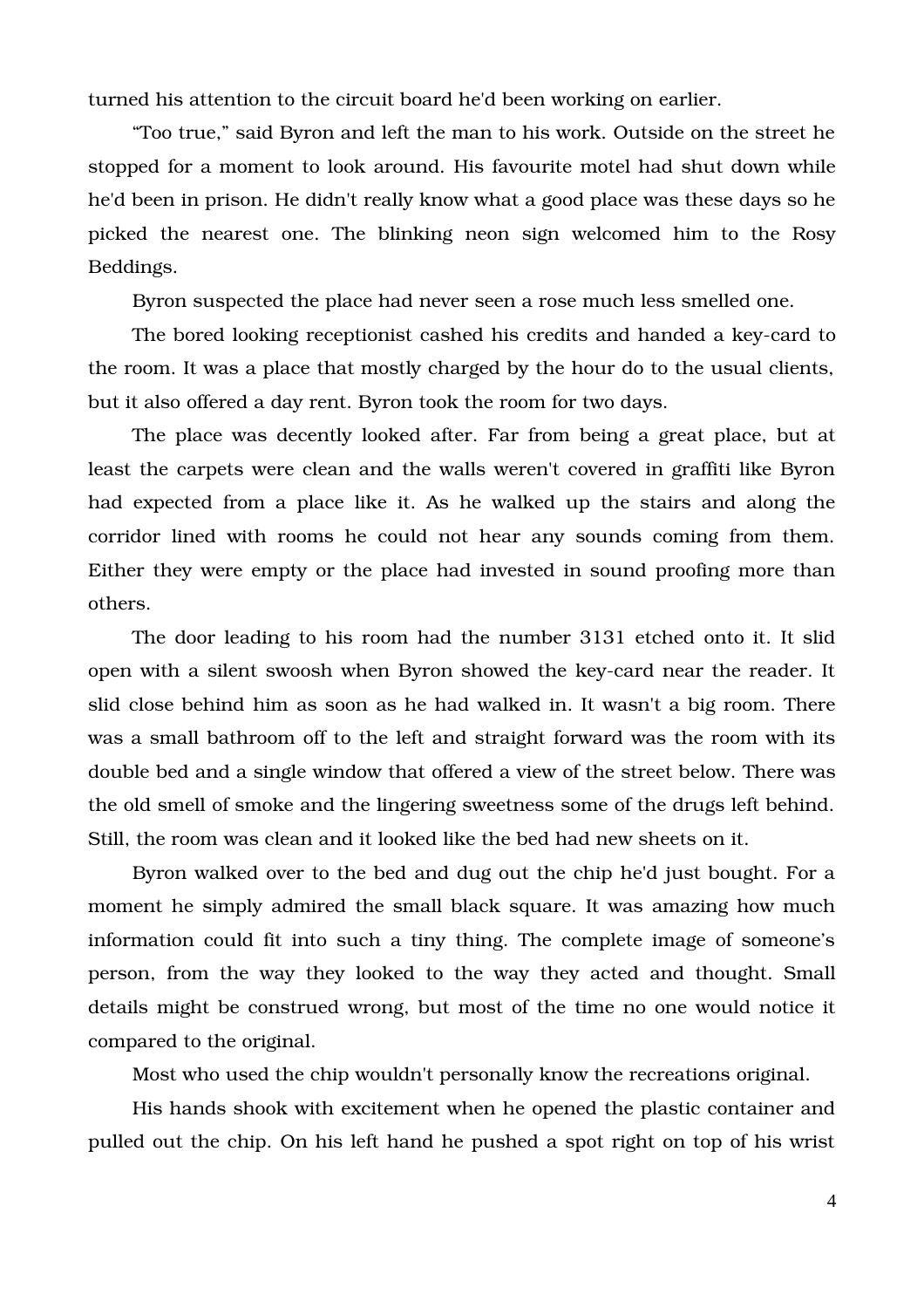and a small hatch popped open. There was space for several of the type of cards he held between his two fingers. Two of the slots were in use, leaving four more free. Carefully, he slipped the chip into one of the empty ones and pushed the small hatch closed.

Closing his eyes he could see the lines of commands run through. The chip was properly mounted, a scan for any viruses or malware was performed, the data loaded to the cache in his brain to ensure smooth operation. All of it took mere seconds despite the volume of data involved. Finally, the prompt to launch the program appeared and with a single though Byron launched it.

She appeared instantly in front of him. The image of Amanda Parks.

She had a slim figure that the black dress she wore hugged. Her black hair shone even in the dull lighting of the room. Her pale skin made the red of her lips jump out at you and the small smile that passed them was enough to make Byron's heart skip a beat. She was the exact image of her, right down to the small beauty mark that teasingly peeked from her cleavage.

Byron reached out to grab her hand. Her skin felt smooth and the gentle strength with which she wrapped her hand around his was comforting. She smiled at him.

"You look like a lost sheep."

"Your beauty would lead astray the most dutiful of shepherds." The moment Byron breathed out the words he felt a sting of shame for saying such a corny thing, but she did not mind. She smiled and took a step forward. Gently, she pushed him back onto the bed.

"Flattery will only get you so far," she said and let go of his hand. Her hands went to her hips and she looked down at him with expectation.

What she was expecting, Byron didn't know. The whole thing had started so suddenly and seemingly in the middle of some predefined sequence. It wasn't the free mode that usually came with such things. Still, he couldn't take his eyes off from her. For months he had stalked the real one. Peered through windows with long range lenses. Taken pictures and video of her where ever she went. Never had he gotten as close as now, even if it was only a bunch of bits taking a predefined form. Her touch was nothing more than his nervous system being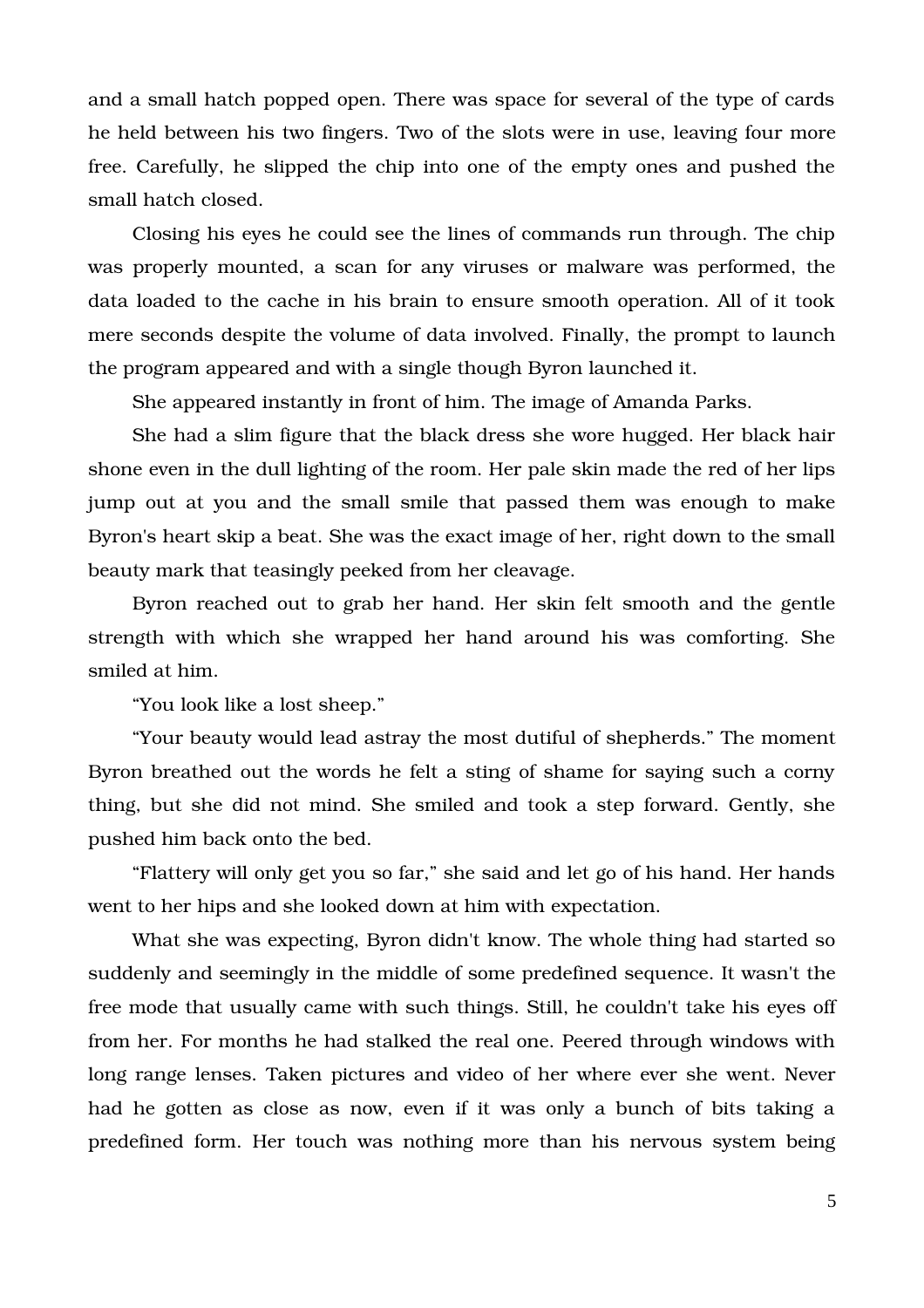fooled. Saying it wasn't real was accurate, but when you felt it like she was there, did it matter?

"I don't know what you want from me," said Byron. "But what ever it is I will do it. For you."

Amanda smiled once more. It was an intoxicating smile that Byron had no defences against. When she walked over and climbed onto the bed, straddling him, which forced the black dress to hike up her thighs, all he could do was lay back and watch. When she leaned in he could feel her hot breath against his face and then the soft touch of her lips on his own.

Byron closed his eyes and enjoyed the sensation. He could feel her weight over him. He could smell her. It was everything he had imagined it being.

Her lips parted from his and he opened his eyes. She was looking down at him with a mysterious smile. "Remember your promise."

"I will," Byron assured her. The feeling of satisfaction quickly disappeared when she raised a hand and he saw the large knife in it, coming down towards him. It was pure instinct fro him to reach up and grab her by the wrist. He managed to stop the deadly weapon mere inches from his chest. He struggled to over come her pushing down with all her weight.

"What.. what are you doing?" Byron demanded through gritted teeth.

"You promised to do anything I wanted," Amanda said with that sweet voice of hers. There was no sign of the physical exertion she was doing. "I want you to die." The image of her started to distort. Her eyes sunk into her skull while her skin withered away. Her hair fell off and in seconds she looked like a mummy that had been dug out from a thousands of years old grave.

Byron screamed. Adrenaline pumped through his veins, giving him extra strength. He managed to push the knife to the side so it sunk into the bed. He rolled out from under her and turned the situation around. Now it was him pushing her hand down at her, the knife still in it. Her grotesque face distorted in anger and then pain when the knife sunk into her chest. She screamed like a banshee. Her body twitched and contorted in its death throes. Then she want silent. Her body limp.

For a moment Byron simply stared down at her disfigured body. Then he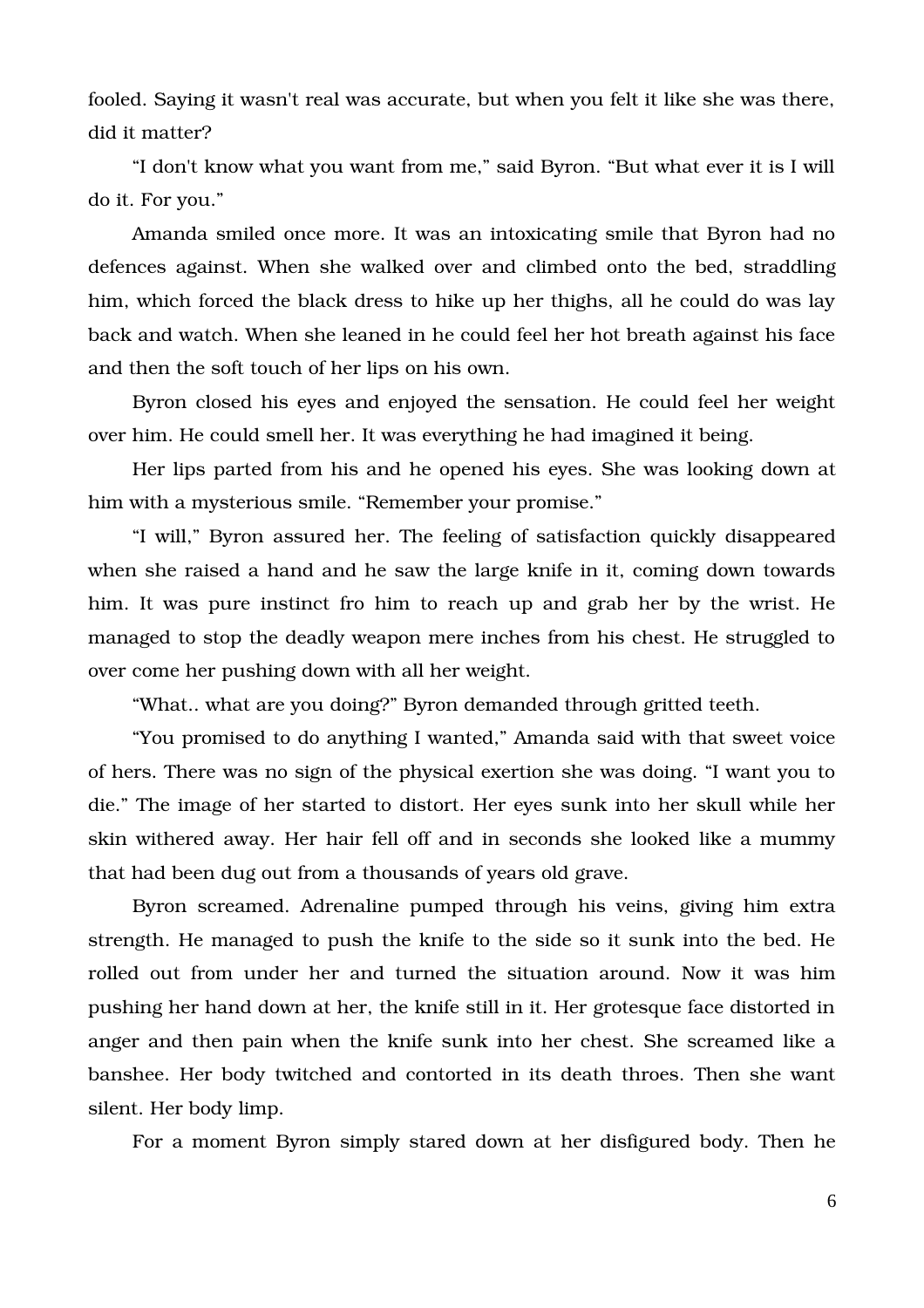stood up and took in heavy breaths. He'd killed her. He'd killed the woman he worshipped.

Byron shook his head and paced around the room.

No one was dead. It was just a simulation. A program running in his brain. The only thing damaged was the bed. The old man had sold him a bad chip. That was it. He brought up the controls for the program. It told him it was running as intended. He killed the program and watched a few lines run down his field of vision before the process disappeared.

But the dead body on the bed did not vanish.

"Fuck." Killing the program wasn't enough. Maybe a hard reboot would be. With a shaky hand he opened up the small hatch on his arm and pushed the small button inside it for several seconds. His vision went dark and he let go of the button. The machine was integrated so thoroughly that shutting it down robbed him of vision and some other senses. The tight integration was what allowed such realistic projections to be produced. It only took a second for his vision to come back and the lines from the boot sequence to run up the side of his vision.

Byron let out a sigh of relief as he saw the body was gone. The bed was empty. He quickly pulled out the chip and tossed it away. "God damn piece of shit."

Having spent a good amount of credits on something that could have killed him had him in a foul mood. He made his way to the bed and sat down. Burying his head in his hands let out some of his frustration. After a moment he took in a deep breath and looked up.

The shrivelled body was standing in front of the door. It looked at him with the sort of grin only a skull could manage.

"No. You can't be here. You can't." Byron stood up the moment the figure moved. It had the knife in its hand again. The banshee like screech it let out as it attacked him sent shiver down his spine. Instead of slamming into him she kept her distance and swung the knife at him. Byron hopped and dodged the best he could, but one slice of the knife got through and made him yelp in pain.

The knife wasn't real. He knew that. His body did not and it reacted the way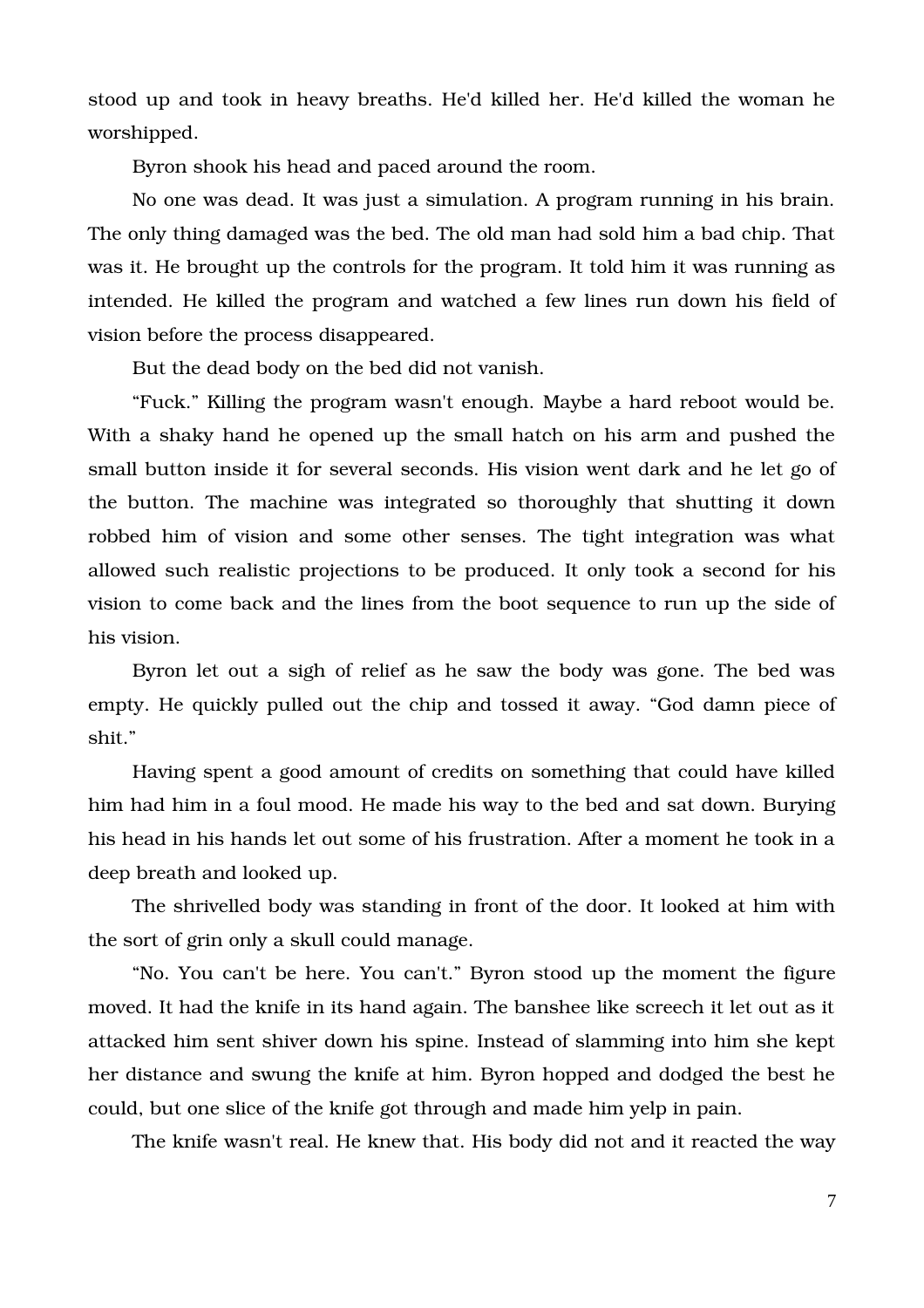it would had the knife been real. The pain signal shot through his nerves. The body expected the skin to be broken, blood to be flowing out, damaged tissue to be repaired. It sent everything needed for that to the area. Soon there was a painful lump where the virtual knife had sliced his skin.

A slice on his hand wouldn't be life threatening. It was a bit worse than a bee sting, but still an annoyance at most, despite the pain involved. At the same time he knew that if the knife got to his heart the outcome could be very different. His body would respond to the perceived damage. That could be enough to clog up his heart and make it stop.

That would be fatal.

He took a risk and moved in on her. The knife scratched his stomach, but it also gave him the opening to grab her by the arm. She was stronger than the withered look would have you think. Byron struggled to take the knife from her, but somehow managed it. He used it to stab her again and again and again. When he finally stopped the apparition crumbled to the floor.

Deep breaths made his chest rise up and down as he looked down at her. He had to constantly remind himself that she wasn't real. She was just in her brain. A program that had gone rogue. Byron glanced up. There she was standing again, on the other side of the bed.

"Fuck this. I can't deal with this. I need help." Byron muttered to himself and turned to run to the door. It slid open quietly and shut after him. Byron ran down the corridor towards the stairs. One of the doors opened. Out stepped the withered figure of Amanda Parks. Byron wasted no time. She had not seen him yet. He ran into her with all the force he could muster and bashed her skull against the door frame. He could hear the crack. They both went down and he continued to smash her head against the floor until she stopped moving.

Byron didn't stop to think. He knew where he needed to go. He got up and started running again. Glancing back he could see her emerge from his room and turn to look at him. The grin on her withered face had grown wider. She disappeared from sight as Byron started down the stairs. He pushed past a couple of new customers who were making their way to their room. They shouted after him angrily. Byron paid no mind to them and rushed out onto the street.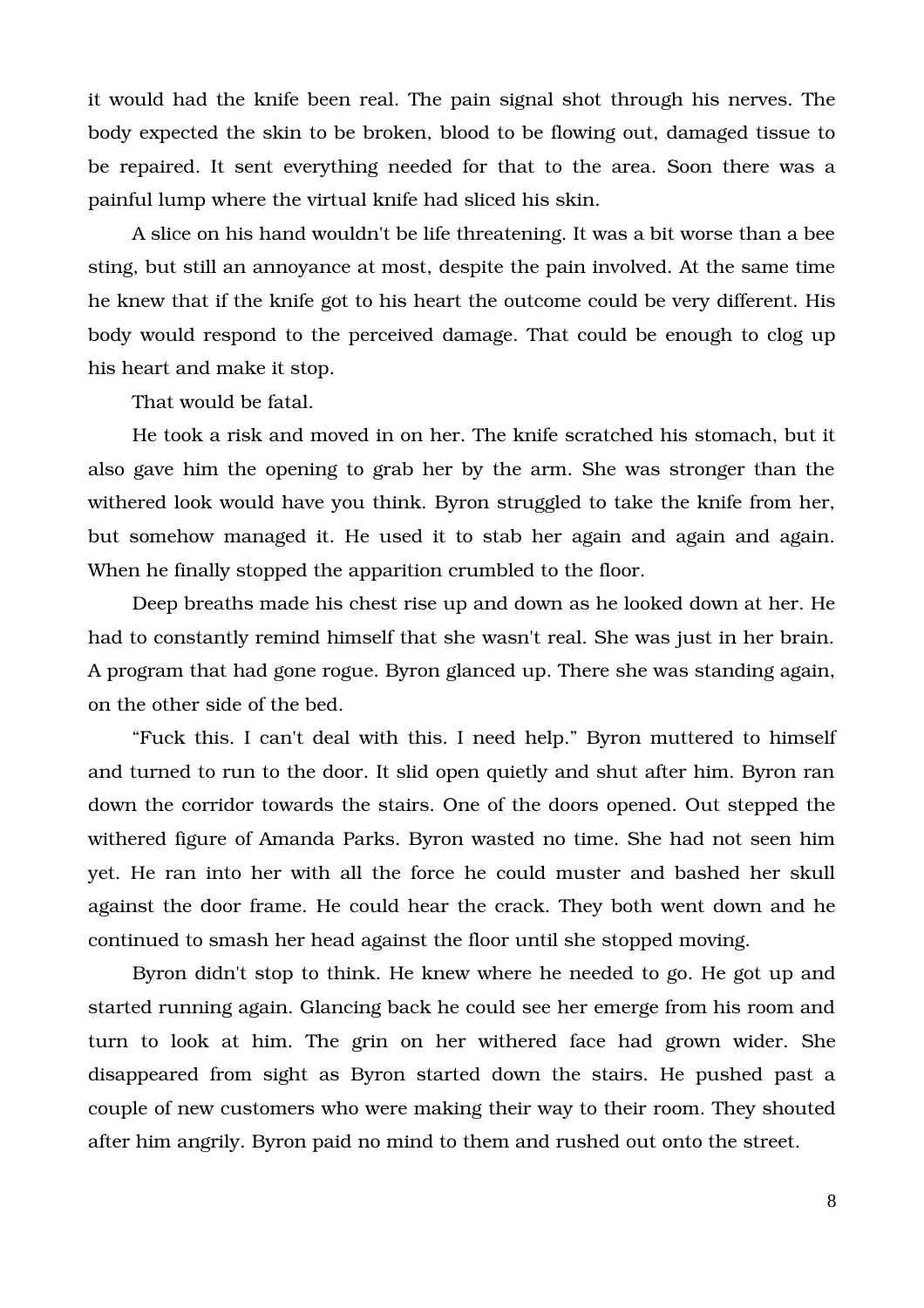It had gotten more crowded. Unlike the more upstanding commercial streets that started to die down during the night, this one started to come more alive. People in business suits passed by looking to score their fix for the night or a willing hooker to fuck away the stress of the day. They brushed past Byron barely noticing him despite his wild eyes and jumpy demeanour.

On that street he was nothing unusual.

The brief moment of disorientation the mass of people around him brought passed. Byron jumped to action and started wading through the crowd. He continuously looked around in case the virus in his brain decided to project another withered monster to try and kill him.

He pushed aside people, garnering protests and rude comments. Just as he was about to push aside another person he realized it was her again. Amanda, holding the same knife that had already cut him once. He didn't hesitate. He punched her in the face. She went down and Byron was on top of her in no time. He wasn't sure where he grabbed the fist sized rock, but he was more than happy to use it to bash her head in. He didn't pay attention to the crowd that had gathered around him, though most seemed happy to move around him. To them he must have seemed like a mad man, hitting the pavement with a rock, yelling for her to die.

She was dead again.

Byron stood up and let the stone drop to the pavement. He glanced around at the crowd. The amount of cameras on him was overwhelming. Most of the people weren't actually looking at him. They were looking at their phones and the image it was recording. He didn't have time to stay and give them the best shots possible.

He pushed through the crowd. Most gave him way without any objection, but some tried to grab hold of him. Byron shook himself free and as soon as there was room he started running. He hoped Amanda would stay away. He needed to get her out of his head. He soon had the familiar shop in view. He wasted no time entering it and slamming the door shut behind him.

"Back so soon?" the old man was still sitting behind the counter tinkering with a circuit board that was a bit bigger than the one he'd been working on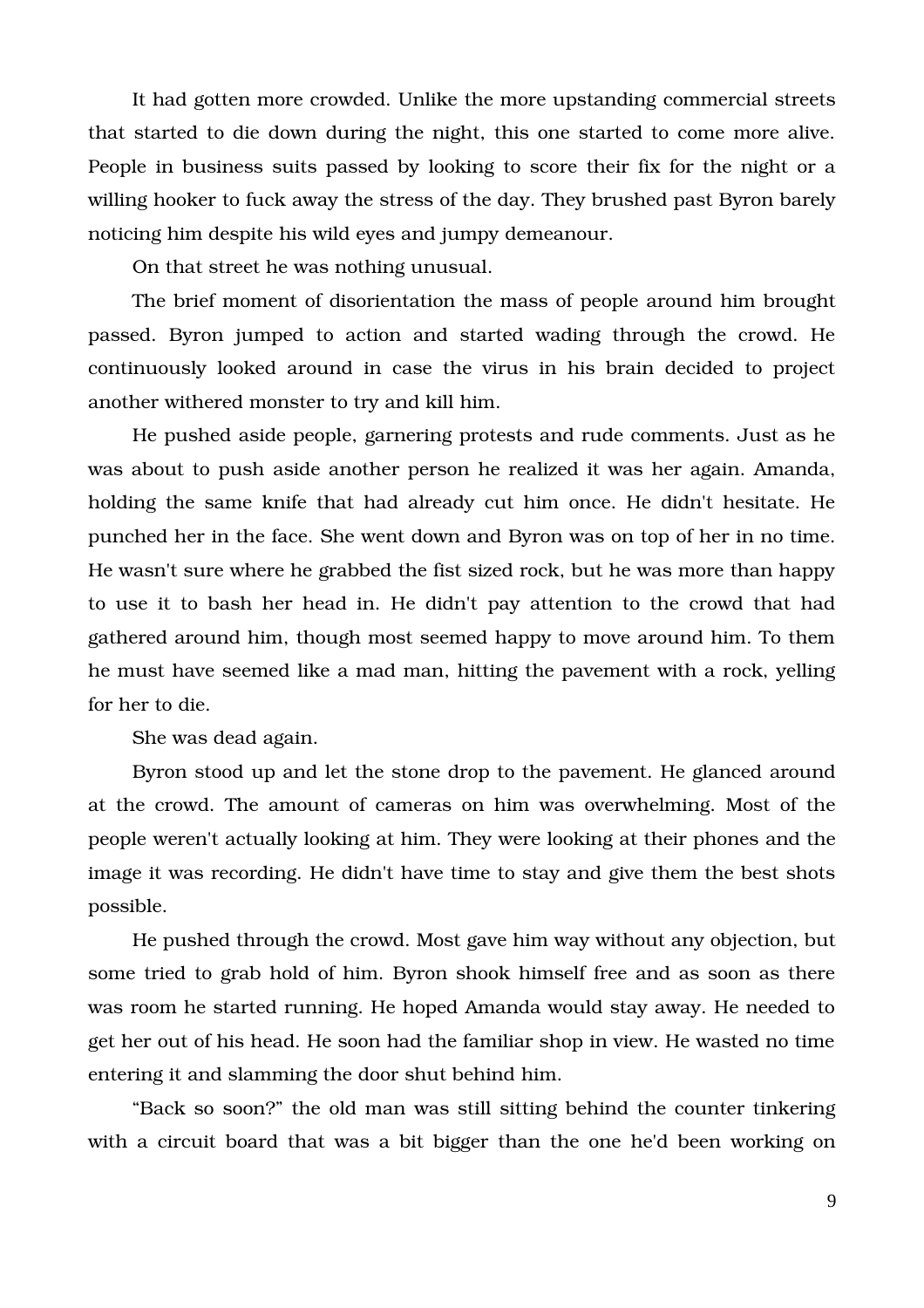earlier.

"What the hell did you sell me?" Byron demanded as he walked the small distance from the door to the counter. "That chip wasn't right. Its infected me!"

"Impossible. I only sell quality goods." The old man sounded genuinely offended that someone was claiming his goods had not been good.

"Then why the fuck is my mind creating a woman that tries to kill me?" Byron slammed his fist against the counter and turned to show the mark left behind by his body reacting to the imaginary knife cutting him. "This is what it did to me! I've had to kill her several times just to get here! Now you fix this or you're going to be the next one who dies!"

"Have you tried turning your implants off and on again?"

Byron groaned. "Yes! I cleared my cache too so there shouldn't be anything left to load from the chip but there it is. I took out the chip so it's not loading from that either."

The old man put down the circuit board. "Well then. Seems we have a problem."

"No shit," said Byron. He heard the door open to the store and turned around. There she was a gain with knife in hand. "Not again." He didn't waste time. He grabbed a heavy looking power source from one of the shelves and ran at her. She raised the knife wielding hand to meet him, but it was a poor attempt. The heavy metal box smashed against her skull with a loud crack and she fell to the floor. Byron kept bashing her head until screws fell out of the power source and she was unrecognisable. His breath went in heavy heaves as he stood up and turned to face the old man again.

"What did you do?" the old man demanded. He'd stood up and had pulled out a gun.

"She came again. I had to do it. She would have tried to stab me again," said Byron and dropped the power source on the floor.

"You killed him!"

"What? Him? No. It's her. It's just in my head," said Byron.

"God fucking damn it you shit head," said the old man. "You just killed a man!"